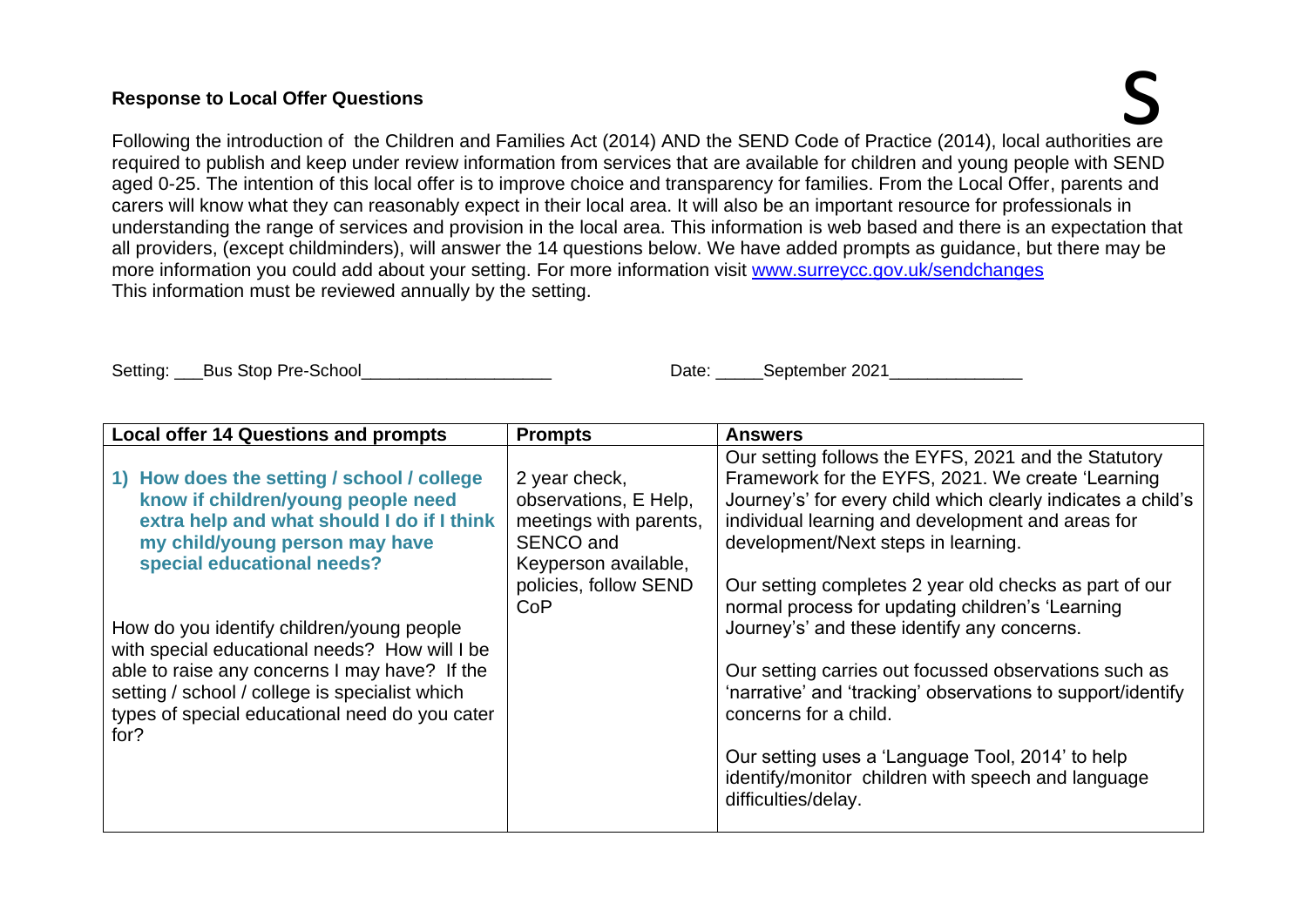|                                                                                                                                                                                         |                                                                           | Our setting has a designated SENCO and a deputy<br>SENCO. Every child has a key person who is available<br>to meet with parents/carers to discuss individual<br>children's needs.<br>We have an 'Equal Opportunities Policy Including SEND'<br>policy in place. SENCO has attend SEND Code of<br>Practice 2 day training.<br>The settings Manager has attended 'Early Help<br>Assessment' training and is able to complete EH forms<br>with parents/carers.<br>During regular Supervisions staff members are able to<br>raise concerns relating to SEND. |
|-----------------------------------------------------------------------------------------------------------------------------------------------------------------------------------------|---------------------------------------------------------------------------|----------------------------------------------------------------------------------------------------------------------------------------------------------------------------------------------------------------------------------------------------------------------------------------------------------------------------------------------------------------------------------------------------------------------------------------------------------------------------------------------------------------------------------------------------------|
| 2) How will early years setting / school /<br>college staff support my child/young<br>person?                                                                                           | Role of SENCO, 1:1<br>SEND support,<br>keyperson, use of                  | We have an appointed SENCO and deputy. The SENCO<br>attends regular network meetings and filters information<br>learnt back to the staff team during staff meetings.                                                                                                                                                                                                                                                                                                                                                                                     |
| Who will oversee and plan the education                                                                                                                                                 | outside agencies, team<br>around the child/family<br>meetings, assessment | The settings SENCO is a Emotional Literacy Support<br>Assistant (ELSA).                                                                                                                                                                                                                                                                                                                                                                                                                                                                                  |
| programme and who will be working with my<br>child/young person and how often? What will                                                                                                | and monitoring of<br>child, transition,                                   | SENCO will refer to ONE STOP for advice.                                                                                                                                                                                                                                                                                                                                                                                                                                                                                                                 |
| be their roles? Who will explain this to me?<br>How are the setting / school / college<br>governors or trustees involved and what are<br>their responsibilities? How does the setting / | Advisor support from<br><b>EYCS</b>                                       | The SENCO and child's key person coordinate together<br>to support individual children and regulary reviews<br>children's individual support/Next steps.                                                                                                                                                                                                                                                                                                                                                                                                 |
| school / college know how effective its<br>arrangements its provision for children and<br>young people with special educational needs<br>are?                                           |                                                                           | The SENCO contacts outside agencies for advice when<br>a concern is raised. The SENCO shares observations<br>and individual children's 'Learning Journey's' with<br>outside agencies. This is with the permission of a child's<br>parent/carer.                                                                                                                                                                                                                                                                                                          |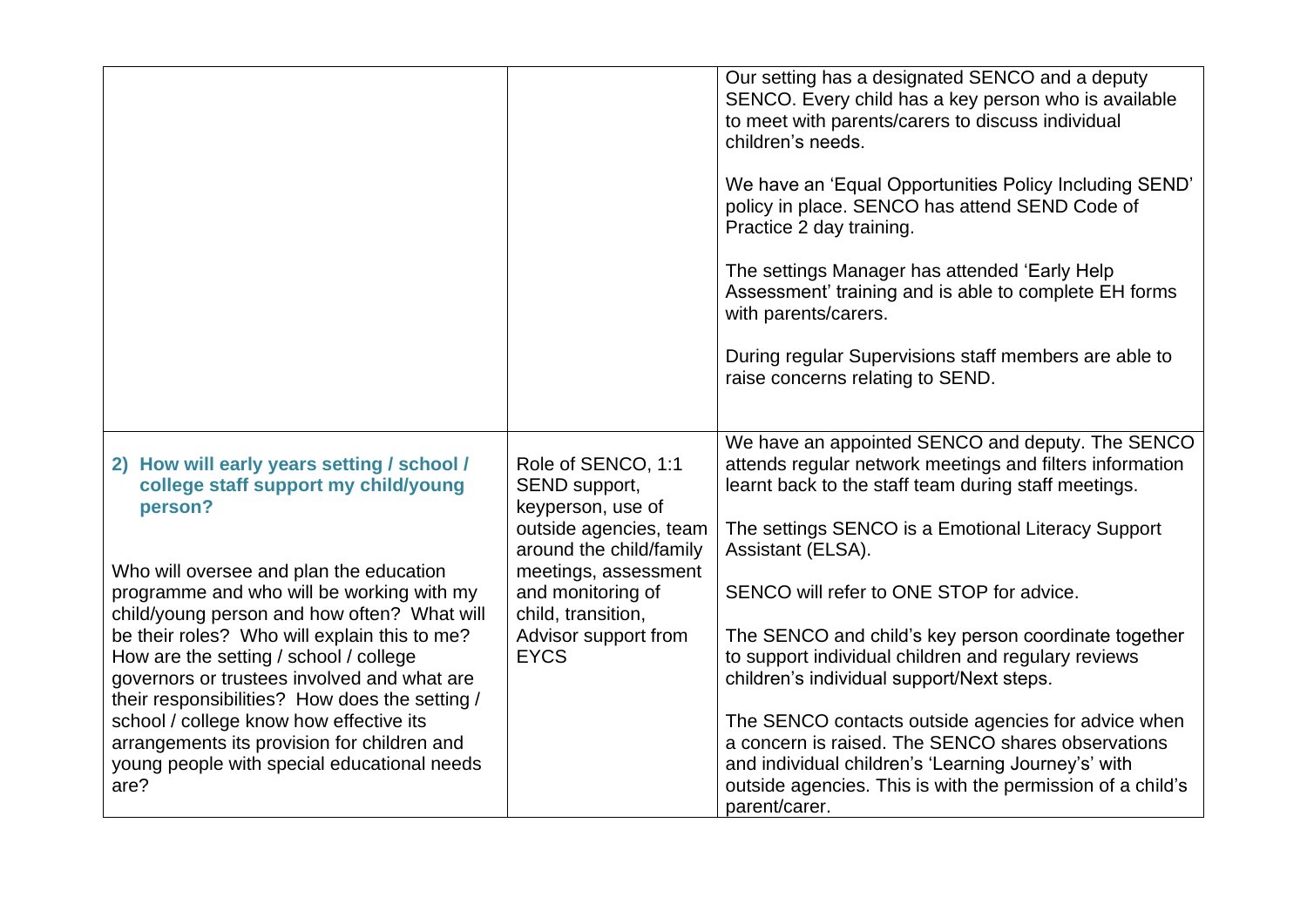|                                                                                                                                                                                                              |                                                                                                              | We have an appointed 'Behaviour Management' officer<br>and 'Behaviour Management' policy in place.<br>We have a 'Transition' policy in place and attend<br>meetings at schools/early years settings to support the<br>transition of a child with SEND moving on.<br>We are able to contact the Surrey Early Years SEND<br>Advisory team and Surrey Local Offer team for<br>support/advice. We are able to contact the Physical<br>Sensory Support team if supporting child/parents/carers<br>with SEND. |
|--------------------------------------------------------------------------------------------------------------------------------------------------------------------------------------------------------------|--------------------------------------------------------------------------------------------------------------|---------------------------------------------------------------------------------------------------------------------------------------------------------------------------------------------------------------------------------------------------------------------------------------------------------------------------------------------------------------------------------------------------------------------------------------------------------------------------------------------------------|
| 3) How will the curriculum be matched to<br>my child's/young person's needs?<br>What are the setting's / school's / college's<br>approaches to differentiation? How will that<br>help my child/young person? | Planning for individual<br>children and stages of<br>development and<br>environt, ISPs<br>additional support | Activities are differentiated to meet the individual needs<br>of children.<br>Children with SEND have 'Surrey Support Plans' (SSP)<br>created to support their individual learning and<br>development. These are created by the child's key<br>person, SENCO and targets created by outside<br>agencies.<br>Children with SEND have individual 'Future Provision<br>and Support' (Next Steps) in their 'Learning Journey'<br>sheets, these are formed by using observations of a<br>child's learning.   |
|                                                                                                                                                                                                              |                                                                                                              | The learning environment is designed to meet the needs<br>of children from birth to 5 years.                                                                                                                                                                                                                                                                                                                                                                                                            |
| 4) How will both you and I know how my                                                                                                                                                                       | Meetings with parents,                                                                                       | All children have a 'Learning Journey' to show their<br>individual development.                                                                                                                                                                                                                                                                                                                                                                                                                         |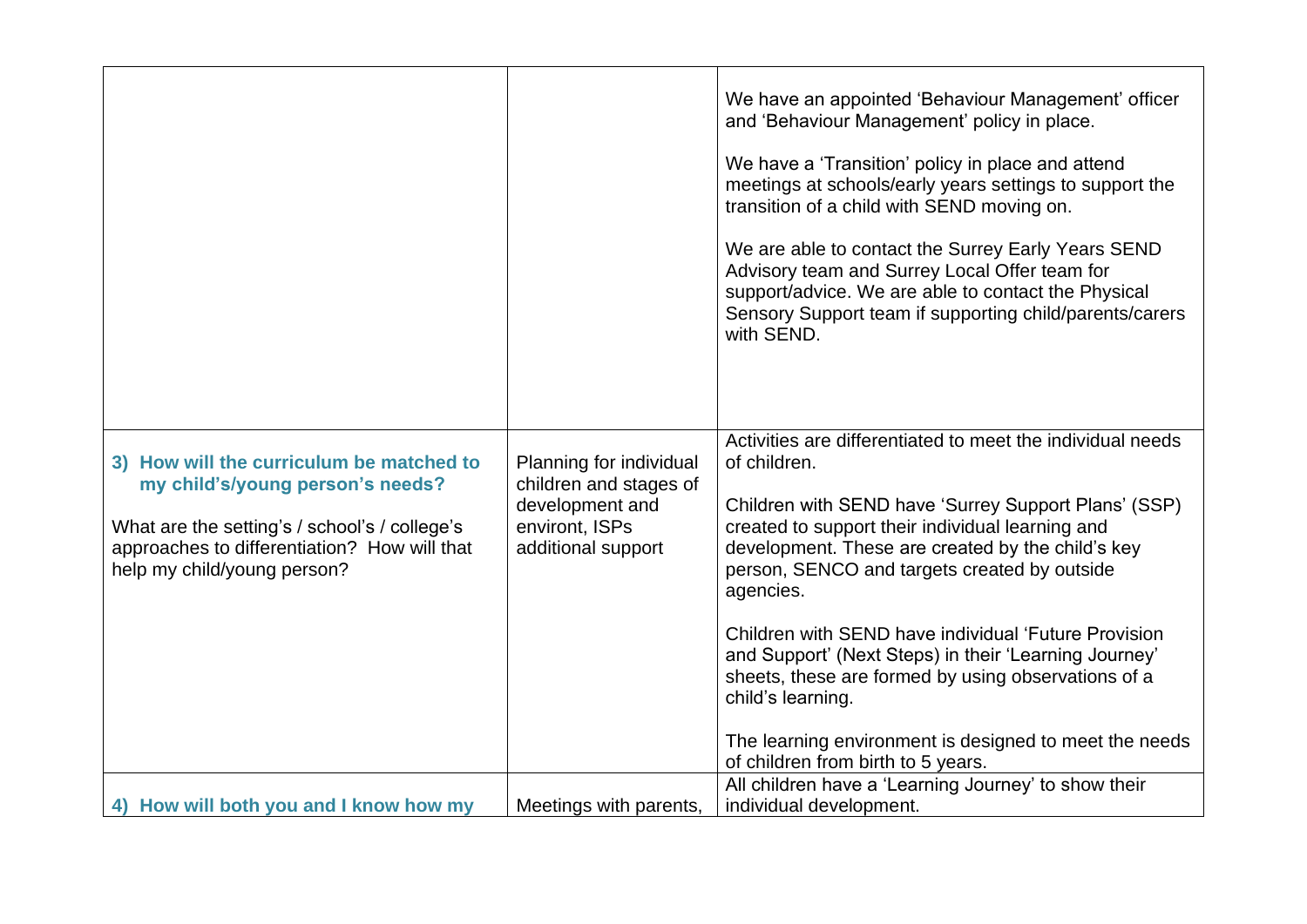| child/young person is doing and how                                                       | use of learning journey |                                                                                                                  |
|-------------------------------------------------------------------------------------------|-------------------------|------------------------------------------------------------------------------------------------------------------|
| will you help me to support my                                                            | and summative           | A summary and children's next steps are updated at the                                                           |
| child's/young person's learning?                                                          | assessments, 2 year     | end of the Autumn and Summer term. For children with                                                             |
|                                                                                           | progress check, SEND    | SEND, additional summarys will be available when                                                                 |
| In addition to the normal reporting                                                       | CoP and ISPs            | required. A copy is given to parents and to other settings                                                       |
| arrangements what opportunities will there be                                             |                         | attended by a child, also outside agencies involved.                                                             |
| for me to discuss his or her progress with the                                            |                         |                                                                                                                  |
| staff? How does the setting / school / college                                            |                         | Individual Support Plans (SSP) are created and updated                                                           |
| know how well my child/young person is                                                    |                         | every 4 weeks or termly. Parents, outside agencies and                                                           |
| doing? How will I know what progress my                                                   |                         | other settings attended by a child receive a copy of the                                                         |
| child/young person should be making? What                                                 |                         | SSP and are invited to add to them.                                                                              |
| opportunities will there be for regular contact                                           |                         |                                                                                                                  |
| about things that have happened at early                                                  |                         | 2 year old checks are carried out for every child and                                                            |
| years setting / school / college eg a home<br>school book? How will you explain to me how |                         | copies given to parents. Parents are advised to take a<br>copy of the 2 year old check along to their child's 27 |
| his or her learning is planned and how I can                                              |                         | month check with their health visitor.                                                                           |
| help support this outside of the setting / school                                         |                         |                                                                                                                  |
| college? How and when will I be involved in                                               |                         | Parents are invited to termly 'parents evenings' to                                                              |
| planning my child's/young person's education?                                             |                         | discuss their child's learning, progress and areas for                                                           |
| Do you offer any parent training or learning                                              |                         | development.                                                                                                     |
| events?                                                                                   |                         |                                                                                                                  |
|                                                                                           |                         | Parents are invited in to the setting to meet with outside                                                       |
|                                                                                           |                         | agencies when observations of their child is taking place.                                                       |
|                                                                                           |                         | Parent, SENCO and professionals have time to                                                                     |
|                                                                                           |                         | feedback observations findings.                                                                                  |
|                                                                                           |                         |                                                                                                                  |
|                                                                                           |                         | We have an 'open door' policy in our setting and ensure                                                          |
|                                                                                           |                         | parents have time to discuss concerns/development with<br>their child's keyperson and SENCO.                     |
|                                                                                           |                         |                                                                                                                  |
|                                                                                           |                         | Every child has a 'Communication book' which tells                                                               |
|                                                                                           |                         | parents of activities/achievements of their child for that                                                       |
|                                                                                           |                         | day/session.                                                                                                     |
|                                                                                           |                         |                                                                                                                  |
|                                                                                           |                         |                                                                                                                  |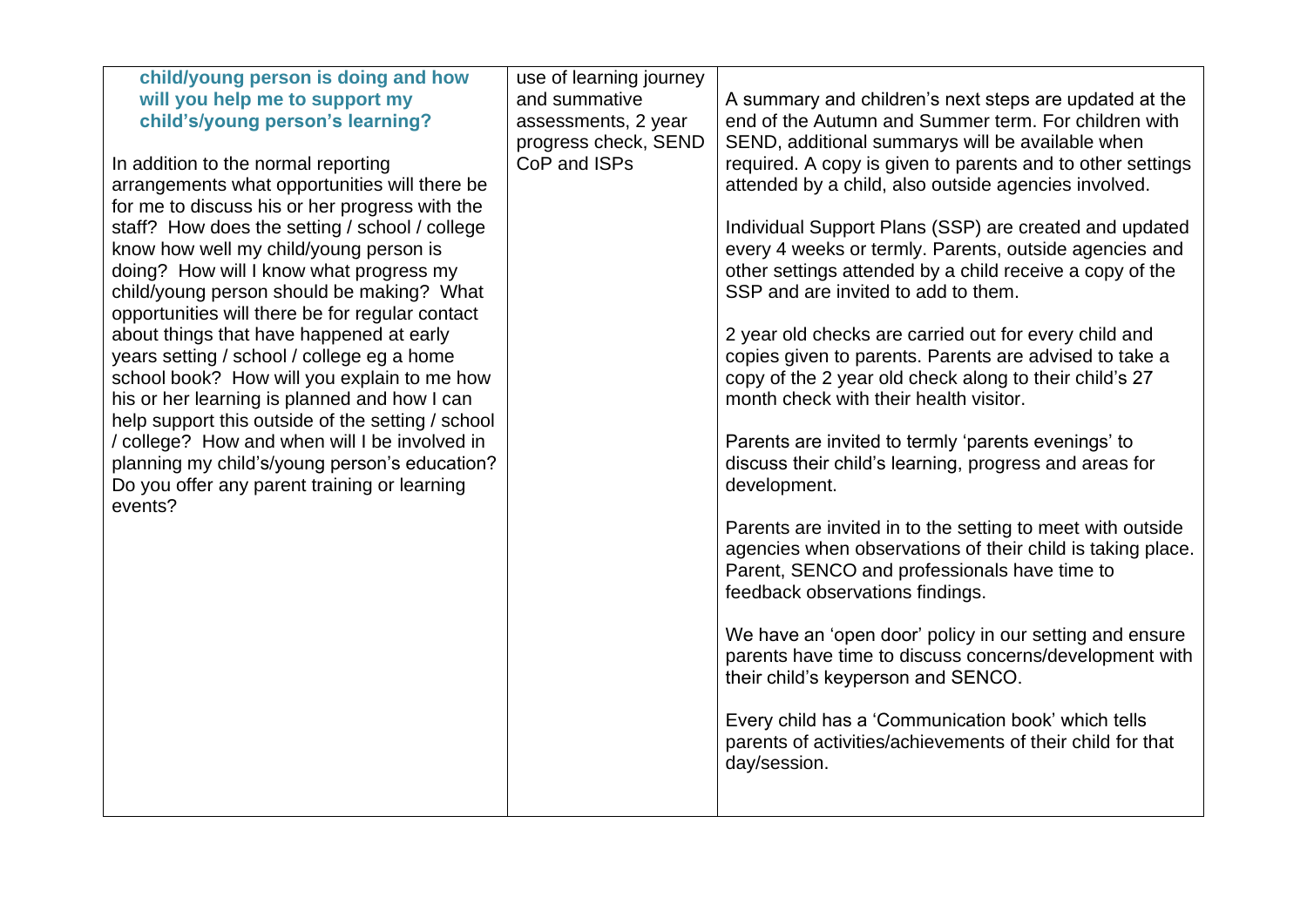|                                                   |                         | We put 'Health Care Plans' in place for individual       |
|---------------------------------------------------|-------------------------|----------------------------------------------------------|
| 5) What support will there be for my              | Medication policy, care | children, and parents complete 'Long Term' and 'Short    |
| child's/young person's overall well               | plans. consulting with  | Term' medication forms.                                  |
| being?                                            | children, behaviour     |                                                          |
|                                                   | management policies.    | It is our policy to administer medicines only prescribed |
| What is the pastoral, medical and social          | Surrey's guidance on    | by a doctor, pharmist or nurse. We have a                |
| support available in the setting / school /       | intimate care and       | 'Administration of Medicines' policy in place.           |
| college for children with SEND? How does the      | toileting               |                                                          |
| setting / school / college manage the             |                         | Staff receive additional training from health care       |
| administration of medicines and providing         |                         | professionals to administer medicines such as an EPI     |
| personal care? What support is there for          |                         | pen and Asthma Inhalers.                                 |
| behaviour, avoiding exclusions and increasing     |                         |                                                          |
| attendance? How will my child/young person        |                         | All staff have current DBS checks.                       |
| being able to contribute his or her views? How    |                         |                                                          |
| will the setting / school / college support my    |                         | We have an 'Intimate Care and Toilet Training' policy    |
| child / young person to do this?                  |                         | and a 'Nappy Changing including Soiled/Wet Clothing'     |
|                                                   |                         | policy in place.                                         |
|                                                   |                         |                                                          |
|                                                   |                         | We have a 'Behaviour Management' policy in place.        |
|                                                   |                         |                                                          |
|                                                   |                         | The settings SENCO is a Emotional Literacy Support       |
|                                                   |                         | Assistant (ELSA)                                         |
|                                                   |                         |                                                          |
|                                                   |                         | The settings Manager has completed the Early Help        |
| 6) What specialist services and expertise         | Staff training (SEND    | Assessment training.                                     |
| are available at or accessed by the               | CoP, ASD, ELKLAN),      |                                                          |
| setting / school / college?                       | early language team     | The settings Manager has attended Makaton training       |
|                                                   | input, Early Support,   | and worked as an Special Needs Support Assistant at a    |
| Are there specialist staff working at the setting | Advisors, outside       | local school for 3 years.                                |
| / school / college and what are their             | agencies (SLT, OT,      |                                                          |
| qualifications? What other services does the      | EP), multi disciplinary | We have links with our Surrey Early Years Educational    |
| setting / school / college access including       | meetings E-help         | Effectiveness team and Early Years SEND Advisor team     |
| health, therapy and social care services.         |                         | are able to access Inclusion funding from Surrey.        |
|                                                   |                         |                                                          |
|                                                   |                         | We have contact with NHS Speech and Language             |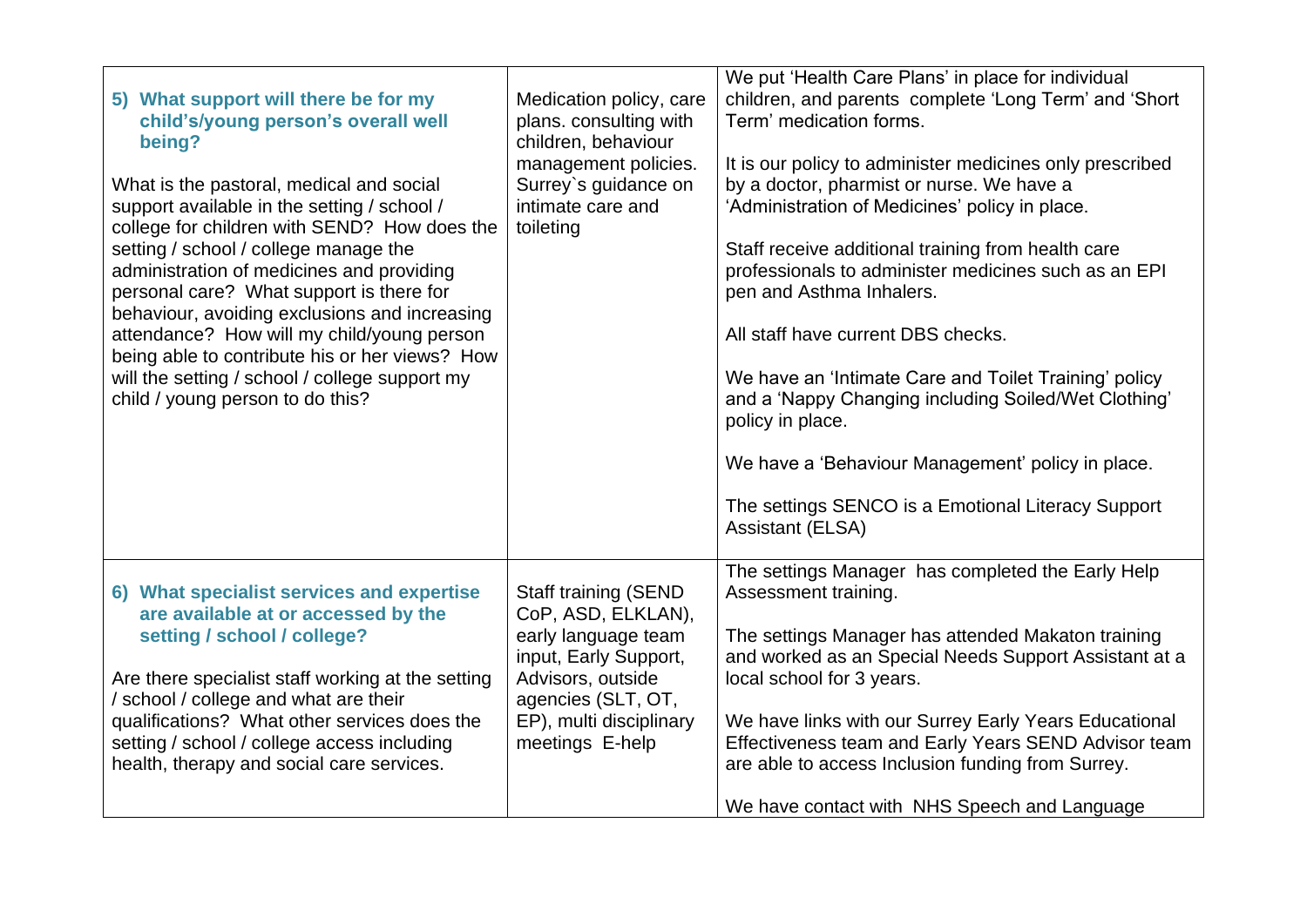| 7) What training are the staff supporting<br>children and young people with SEND<br>had or are having?<br>This should include recent and future planned<br>training and disability awareness. | Staff training and<br>qualifications e.g.<br>SENCO new to role,<br>SEND CoP, Makaton,<br>ELKLAN, INSET,<br><b>SENCO</b> forums | therapists, NHS Educational Pycologists and NHS<br><b>Occupationl Therapists.</b><br>The owner at Bus Stop Pre-School worked as a family<br>support worker alongside the Guildford social care<br>services for 18 months.<br>SENCO can contact ONE STOP for advice on referrals.<br>The settings SENCO has attended relevant SCC training<br>and attends SENCO network meetings termly.<br>The staff team have attended in-house 'Makaton'<br>training delivered by the Manager who has completed<br>level 1 and 2 training.<br>All staff attend regular SCC training to develop their<br>practice and knowledge of working with children from<br>birth to 5 years.<br>The settings SENCO is a Emotional Literacy Support<br>Assistant (ELSA). |
|-----------------------------------------------------------------------------------------------------------------------------------------------------------------------------------------------|--------------------------------------------------------------------------------------------------------------------------------|------------------------------------------------------------------------------------------------------------------------------------------------------------------------------------------------------------------------------------------------------------------------------------------------------------------------------------------------------------------------------------------------------------------------------------------------------------------------------------------------------------------------------------------------------------------------------------------------------------------------------------------------------------------------------------------------------------------------------------------------|
| 8) How will my child/young person be<br>included in activities outside the<br>classroom including school trips?                                                                               | Planning for trips out to<br>include all children,<br>adaptations and<br>additional support                                    | Bus Stop Pre-School is a Forest School and our outings<br>take place in the Polesden Lacey woodlands and estate<br>gardens. Parents are informed of our Forest School<br>approach during their first initial visit to the pre-school.                                                                                                                                                                                                                                                                                                                                                                                                                                                                                                          |
| Will he or she be able to access all of the<br>activities of the setting / school / college and<br>how will you assist him or her to do so? How<br>do you involve parent carers in planning   |                                                                                                                                | Outings and routes are planned to ensure every child<br>can be included i.e. buggy access for our under 2 year<br>children.<br>Additional staff can be called upon with appropriate                                                                                                                                                                                                                                                                                                                                                                                                                                                                                                                                                            |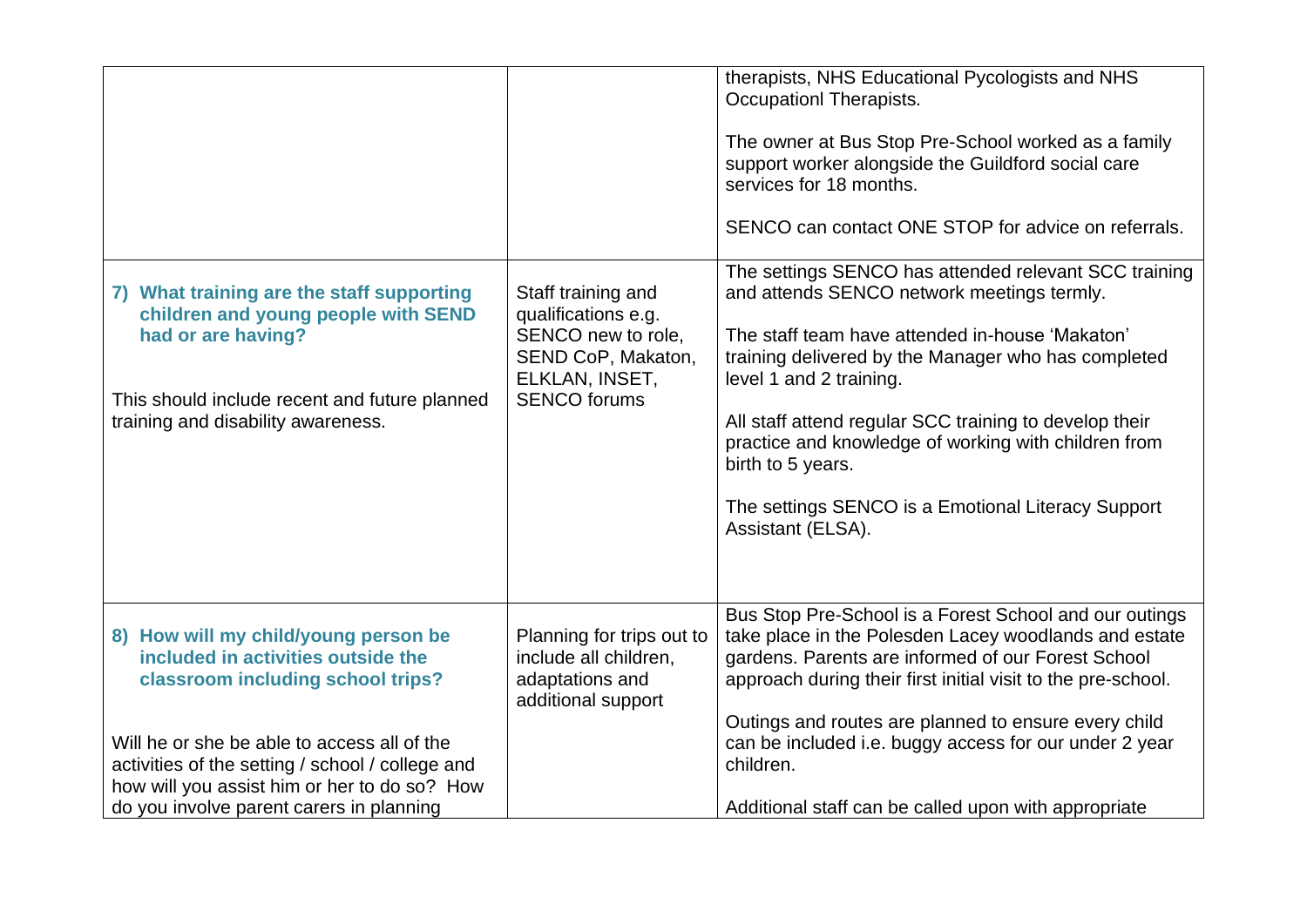| activities and trips?                                                                        |                                                    | notice to attend Forest School sessions.                                                                               |
|----------------------------------------------------------------------------------------------|----------------------------------------------------|------------------------------------------------------------------------------------------------------------------------|
|                                                                                              |                                                    |                                                                                                                        |
|                                                                                              |                                                    |                                                                                                                        |
|                                                                                              |                                                    |                                                                                                                        |
|                                                                                              |                                                    |                                                                                                                        |
|                                                                                              |                                                    |                                                                                                                        |
|                                                                                              |                                                    |                                                                                                                        |
| 9) How accessible is the setting / school /                                                  | Current and possible                               | The setting is run from a bungalow and resources can<br>be accessed on one level.                                      |
| college environment?                                                                         | changes to your                                    |                                                                                                                        |
| Is the building fully wheelchair accessible?                                                 | premises, including all<br>families, translations, | Wheel chair access is available from the car park to the<br>bungalow and a footpath around the bungalow ensures        |
| Have there been improvements in the auditory                                                 | visual support, extra                              | access.                                                                                                                |
| and visual environment? Are there disabled                                                   | funding (Inclusion                                 |                                                                                                                        |
| changing and toilet facilities? How does the<br>setting /school / college communicate with   | grant etc) Equality Act,<br>making reasonable      | A low level ramp can be made available to enable wheel<br>chair users to enter the low step into the bungalow and      |
| parent carers whose first language is not                                                    | adjustments                                        | removeable partitions are placed in the toilet to provide                                                              |
| English? How will equipment and facilities to                                                |                                                    | space if required.                                                                                                     |
| support children and young people with special<br>educational needs be secured?              |                                                    | All equipment is at low level. Makaton signs and dual                                                                  |
|                                                                                              |                                                    | language signs are displayed around the setting.                                                                       |
|                                                                                              |                                                    |                                                                                                                        |
| 10) How will the setting /school / college                                                   | <b>Transition meetings</b>                         | We carry out a group 'Settling in Session' for every child,<br>where a child is able to explore the setting. We hold a |
| prepare and support my child/young                                                           | and links with other                               | Parent Information Evening where parents brings along                                                                  |
| person to join the setting /school /                                                         | settings and schools,                              | their child's 'Learning Journey' and the settings                                                                      |
| college, transfer to a new setting /<br>school / college or the next stage of                | <b>TAC/TAF and multi</b><br>disciplinary meetings, | 'Induction Checklist' is completed. The evening session<br>also includes completing a 'Health Care Plan' and           |
| education and life?                                                                          | Photo books and visits                             | 'Long/Short Term Medication' forms and reviewing                                                                       |
|                                                                                              | to the new setting,                                | existing ISP or reports written by outside agencies.                                                                   |
| What preparation will there be for both the<br>setting / school / college and my child/young | Information shared<br>with the new setting,        | When a child with SEND moves onto school or new                                                                        |
| person before he or she joins the setting /                                                  | Learning journeys,                                 | early years setting a 'transition form' is completed and                                                               |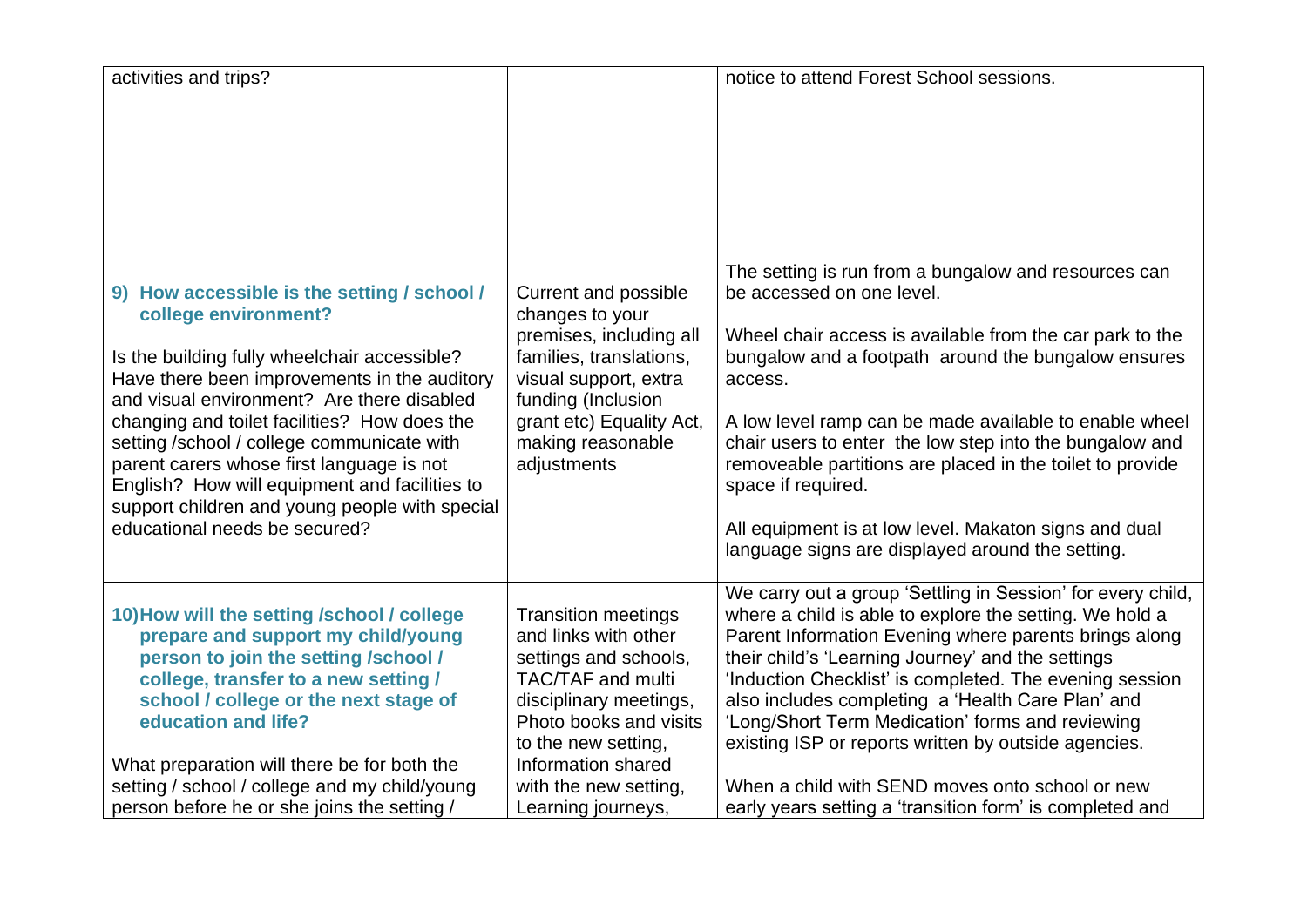| school / college. How will he or she be<br>prepared to move onto the next stage? What<br>information will be provided to his or her new<br>setting / school / college? How will you<br>support a new setting / school / college to<br>prepare for my child/young person?                       | assessments                                                                                                          | the settings SENCO is available to attend transitions<br>meetings.<br>We seek the permission of children's parents to contact<br>and share information about their child.                                                                                                                                                                                                                                                                |
|------------------------------------------------------------------------------------------------------------------------------------------------------------------------------------------------------------------------------------------------------------------------------------------------|----------------------------------------------------------------------------------------------------------------------|------------------------------------------------------------------------------------------------------------------------------------------------------------------------------------------------------------------------------------------------------------------------------------------------------------------------------------------------------------------------------------------------------------------------------------------|
| 11) How are the setting s/school s/college's<br>resources allocated and matched to<br>children's/young people's special<br>educational needs?<br>How is the setting's / school's / college's<br>special educational needs budget allocated?                                                    | Deployment of staff in<br>setting, additional<br>funding e.g. Inclusion<br>grant, discretionary<br>funding, EHC Plan | We have accessed 'Early Intervention Funding' for<br>SEND children in previous years.<br>The settings SENCO and child's keyperson allocates<br>time during a session to spend time to support children<br>with SEND to support their SSP targets.<br>Depending on a child's level of need for specialised<br>equipment, a decision will be made by the Management<br>team to purchase equipment/access funding to purchase<br>equipment. |
| 12) How is the decision made about what<br>type and how much support my<br>child/young person will receive?<br>Describe the decision making process. Who<br>will make the decision and on what basis?<br>Who else will be involved? How will I be<br>involved? How does the setting / school / | Meetings with families<br>and all professionals<br>involved with the child,<br>EHCP, allocation of<br>1:1 support    | Meetings with the SENCO, Management team, a child's<br>parent and outside agencies involved will take place to<br>decide the type and how much support can be given to<br>a child with SEND, before a child joins our setting. This<br>would also take place if a child is identified with SEND<br>and already attends the setting.                                                                                                      |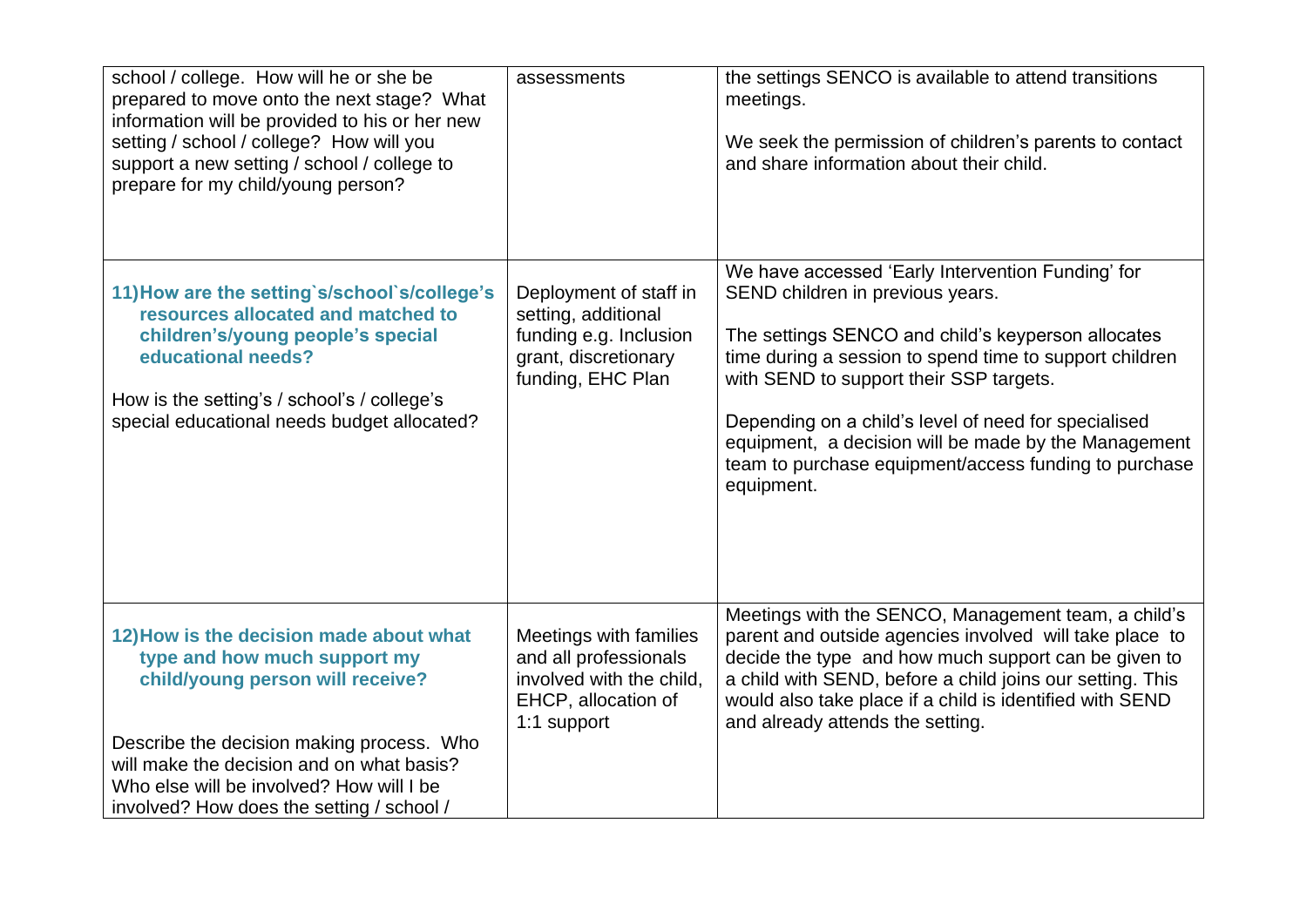| college judge whether the support has had an<br>impact?<br>13) How are parents involved in the setting /<br>school / college? How can I be<br>involved?<br>Describe the setting's / school's / college's<br>approach to involving parents in decision<br>making and day to day school life including for<br>their own child or young person. | Consulting with<br>parents in planning for<br>each child, home<br>visits, EHCP     | Parents are invited in to be 'parent helpers'.<br>Parents are invited in to the setting when outside<br>agencies are carrying out observations of their child and<br>are able to share and discuss their thoughts and feeling<br>with the SENCO, key person and outside agencies.<br>SSP are shared with a child's parents and they are<br>asked for their thoughts.<br>All parents are given a 'Communication Book' which are<br>written in regulary by staff to share children's daily<br>activities. Parents are asked to write in their child's<br>activities/achievements at home/ when not at the setting. |
|----------------------------------------------------------------------------------------------------------------------------------------------------------------------------------------------------------------------------------------------------------------------------------------------------------------------------------------------|------------------------------------------------------------------------------------|------------------------------------------------------------------------------------------------------------------------------------------------------------------------------------------------------------------------------------------------------------------------------------------------------------------------------------------------------------------------------------------------------------------------------------------------------------------------------------------------------------------------------------------------------------------------------------------------------------------|
| 14) Who can I contact for further<br>information?                                                                                                                                                                                                                                                                                            | SENCO, Keyperson,<br>Keyworker for child                                           | The settings SENCO and a child's key person would be<br>the person to contact for information regarding children<br>with SEND who attend the setting.                                                                                                                                                                                                                                                                                                                                                                                                                                                            |
| Who would be my first point of contact if I want<br>to discuss something about my child/young<br>person? Who else has a role in my<br>child's/young person education? Who can I<br>talk to if I am worried? Who should I contact if<br>I am considering whether child/young person                                                           | Information about local<br>services on Local<br>Authority website<br>(Local Offer) | All enquiries should be directed to the Manager of the<br>setting.<br>-Telephone: 01372 879712<br>-Email: busstoppreschool@aol.co.uk<br>To find out more information regarding the local                                                                                                                                                                                                                                                                                                                                                                                                                         |